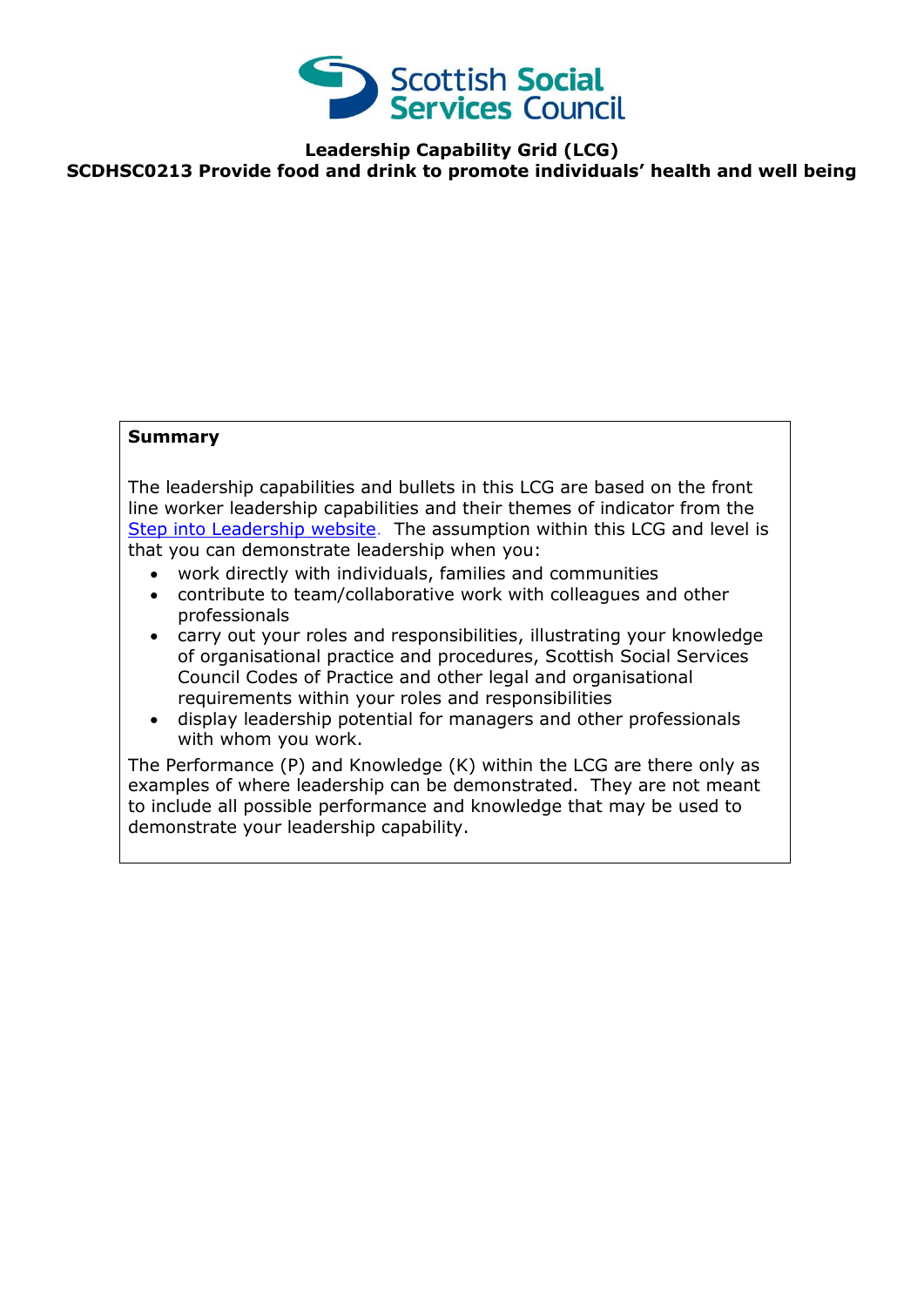

#### **Leadership Capability Grid (LCG)**

### **SCDHSC0213 Provide food and drink to promote individuals' health and well being**

| Leadership<br>capabilities         | When providing food and drink you can demonstrate leadership<br>capabilities by:                                                                                                                                                                                                                                                                                                                                                                                                                                                                                                                                                                                                                                                                                                                                                                                                                                                                                                                                                                                                                                                                      |
|------------------------------------|-------------------------------------------------------------------------------------------------------------------------------------------------------------------------------------------------------------------------------------------------------------------------------------------------------------------------------------------------------------------------------------------------------------------------------------------------------------------------------------------------------------------------------------------------------------------------------------------------------------------------------------------------------------------------------------------------------------------------------------------------------------------------------------------------------------------------------------------------------------------------------------------------------------------------------------------------------------------------------------------------------------------------------------------------------------------------------------------------------------------------------------------------------|
| <b>Vision</b>                      | Providing a vision for individuals, families, communities, colleagues and<br>your organisation when you:<br>See how best to make a difference when actively preparing,<br>undertaking and reviewing activities, supporting individuals<br>$(P3, 4, 6, 8, 10, 11, 20, 22; K1-7, 14, 15)$ , accessing and using related<br>information $(P1,2)$ , using observation and feedback $(P9,10)$ , seeking<br>advice $(P19)$<br>• Communicate and promote ownership of the vision when working<br>with individual (P3,4, 6,8,10,11,20,22; K1-5,14,15), working with<br>others (P17-20; $K10,11$ ) and recording and reporting (P13,16)<br>• Promote social service values when working with individuals<br>(P3,4,6,8,10,11,20,22; K1-7,14,15), observing and evaluating<br>$(P7, 9, 12)$ , working with others $(P17-20; K10, 11)$ and when recording<br>and reporting $(P13,16)$<br>• See the bigger picture when demonstrating knowledge and practice of<br>organisational, local and national policies and procedures (K1-7,<br>14,15) reviewing and evaluating activities (P8-12) and identifying<br>and implementing change to activities (P17,18,20-22) |
| Self-<br>leadership                | Displaying self leadership when you:<br>• Demonstrate and adapt leadership when supporting individuals<br>prepare for and undertake the activities ( $P3-6$ ; K1-7), reviewing<br>activities ( $P8-12,15,17$ ) and overcoming barriers ( $P18,19$ )<br>Improve own leadership by seeking advice (P19)<br>• Take intelligent risks when supporting individuals to prepare for<br>$(P3,4; K1-7,14,15)$ and carry out the activity $(P5,6; K8,9)$ and when<br>reviewing the effectiveness including changes needed (P8-12,15,17,<br>$20-22)$<br>• Demonstrate and promote resilience when adapting practice and<br>overcoming barriers (P8-12,15,17-22; K1-5,10-12)<br>Challenge discrimination and oppression $(K1-5)$                                                                                                                                                                                                                                                                                                                                                                                                                                  |
| <b>Motivating</b><br>and inspiring | Motivating and inspiring others when you:<br>Inspire people by personal example $(P3, 4, 8, 10, 11, 17 - 20, 22; K1 - 5,$<br>8,14,15)<br>Recognise and value the contribution of others (P3,4,6,8,10,11,17;<br>K10,11)<br>• Support the creation of a learning and performance culture with<br>individuals and others $(P8-12, 17-20; K1-7)$                                                                                                                                                                                                                                                                                                                                                                                                                                                                                                                                                                                                                                                                                                                                                                                                          |